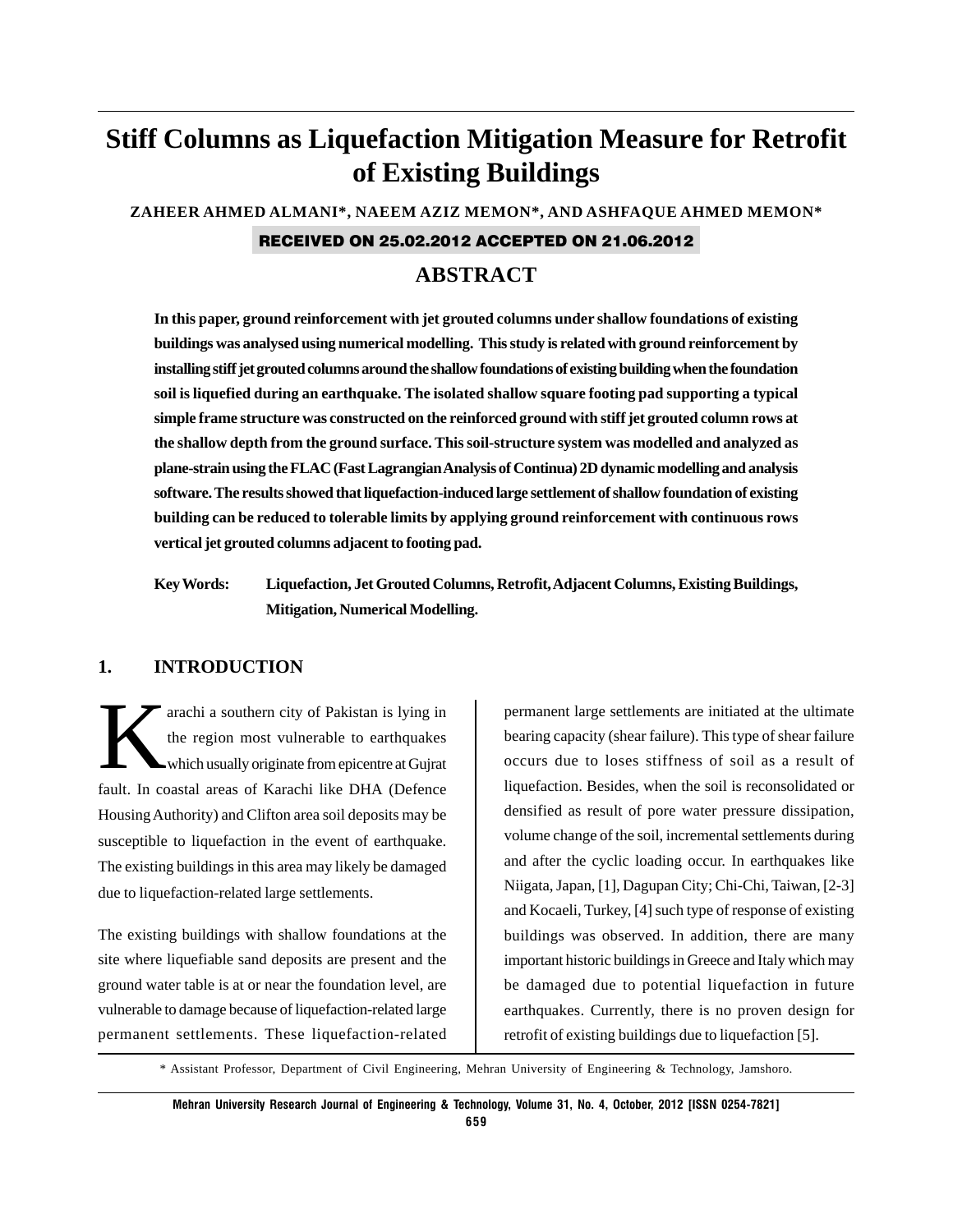Grouting is a technique which is used for retrofit of existing shallow foundations because it can be performed without excessive noise and vibration [5]. Micropiles have been applied for many applications which include seismic retrofit. They may be suitable for existing structures because they can be applied with low level of vibration and noise. Further, micropiles can be installed at different angles and also in areas where access is restricted and headroom is very low [5].

In past research on the solidification principle of ground improvement has been focused on the cemented zones beneath and around the footing pad of structure. In this way, treating most of the area of the structure, which may not be cost-effective and easy. Besides, treating all the area beneath the structure may amplify the motions towards the structures [6-7]. Also providing grouting beneath the footing may not be feasible for existing structure.

The ground reinforcement with stiffer high modulus jet grouted/deep mixing column rows, requires relatively small replacement area in the ground. This treatment has recently demonstrated its performance in earthquakes such as Kocaeli, Turkey, and Kobe, Japan, [6-7] may be more cost effective and easier to install. Further, with relatively less replacement area, motions transmitted towards structures may be relatively small.

Further, little work has been focussed on the optimum geometry of deep mixing/jet grouted columns in the ground for limiting the settlements of shallow foundations to meet the tolerable limits of the existing buildings. In this regard, the effects of area, depth and position of treatment relative to existing building structure on the performance are particularly important.

Further, ground reinforcement using vertical stone columns involves larger settlements which may be intolerable for structures. This requires that relatively stiffer treatment with cemented columns be adopted for structures to meet the tolerable settlement limits [8], which need further study. In addition, stone columns installation causes vibrationinduced settlements. Treatment with inclined micropiles under shallow foundations of existing buildings could not reduce settlements to tolerable limits. This requires that study on vertical type treatment be carried out [5-8] to adopt it for shallow foundations of existing buildings.

This study is the part of comprehensive research carried out on jet grouted columns applied as liquefaction remediation technique to mitigate the damages to the foundation of structure during earthquakes at Nottingham Centre for Geomechanics.

The scope of the research presented in this paper is limited to the study of vertical type jet grouted columns applied around the footing of existing building structures to mitigate liquefaction and to reduce related settlements.

### **2. THE CASE CONSIDERED FOR THE STUDY**

One typical case of building on shallow foundation, founded on the natural ground with design parameters given below was evaluated.

# **2.1 The Structure Founded on the Soil Deposit**

For this study, the isolated footing of 4x4m pad size and 1m thickness was constructed at 1m depth from the ground surface. This footing supports a central column of 1x0.5m cross-section and 5m in length, which supports a part of superstructure, as shown in Fig. 1.

The soil profile with two layers shown in Fig. 2 was taken for this study. This soil deposit consists of liquefiable medium dense (LB) E-Fraction Leighton Buzzard silty sand layer with thickness of 10m as the surface layer (at 40% relative density) underlying which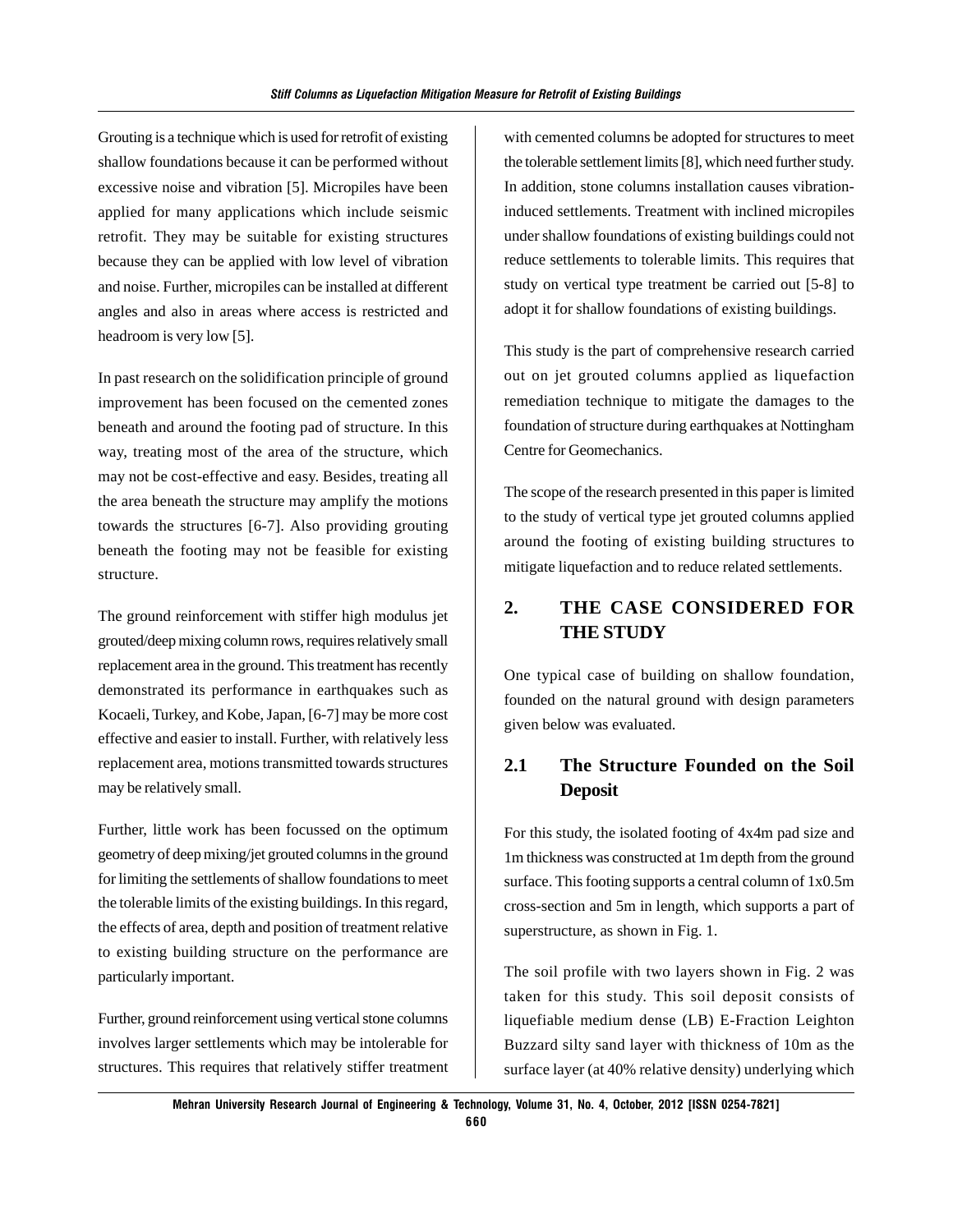non liquefiable dense layer (at relative density of 80%) with thickness of 10m. Further details for structure, its properties and soil profile have been described in detail in Almani, [9].

# **3. NUMERICAL MODELLING CODE SELECTION AND COUPLING OF MODULES**

The liquefaction and its mitigation can be modelled and analyzed by numerous codes. The degree of coupling in these codes range from full to partial coupling.

The computer code FLAC 2D Version 6.0 was chosen for numerical analysis. Liquefaction problem can be modelled in this partially-coupled solution code by coupling the dynamic module with ground water flow module. For more details see the FLAC User's Manuals [10].







#### *FIG. 2. THE SOIL PROFILE*

#### **3.1 Earthquake Excitation**

For obtaining consistent results from the sensitivity studies, the sinusoidal horizontal velocity wave with the amplitude of 0.2 m/sec was applied at the bottom of model. This design earthquake simulates a heavy earthquake with a horizontal component of ground acceleration of 0.35g (approximately  $3.5 \text{ m/sec}^2$ ) for duration of 10 sec. The simulation was also continued for a few seconds after the wave stops at 10 sec to bring the model in static equilibrium condition.

### **3.2 Basic Soil Properties, Soil Liquefaction Model and Damping**

The Finn/Byrne liquefaction soil model in FLAC 2D for modelling the phenomenon of liquefaction is based upon Mohr-Coulomb failure criteria in conjunction with hysteric model [10]. This combined constitutive model presents the liquefaction behaviour of soil which is used for this analysis. With this model, decrease of shear modulus and increase of damping ratio with strain level during dynamic simulation occur as per modulus reduction graph is given by Seed, et. al. [11].

The soil elastic properties shear and bulk modulus were calculated from the Hardin/Drnevich equations used for sandy soils [12]. The elastic shear and bulk modulus of the two layers of soil were taken as varying from ground surface which is the function of confining pressure.

The plastic property like drained peak friction angle was measured using consolidated drained triaxial test [13]. The Constant head permeability test was used to measure the permeability of soil. The relationship between shear and volumetric strain is defined by Finn/Byrne model with model parameters  $C_1$  and  $C_2$ , therefore the dilation angle which also express the same characteristics was taken as zero. The soil properties are given in Table 1.

For determination of model parameters, the Finn/Byrne soil model was calibrated by simulating the constant

**Mehran University Research Journal of Engineering & Technology, Volume 31, No. 4, October, 2012 [ISSN 0254-7821]**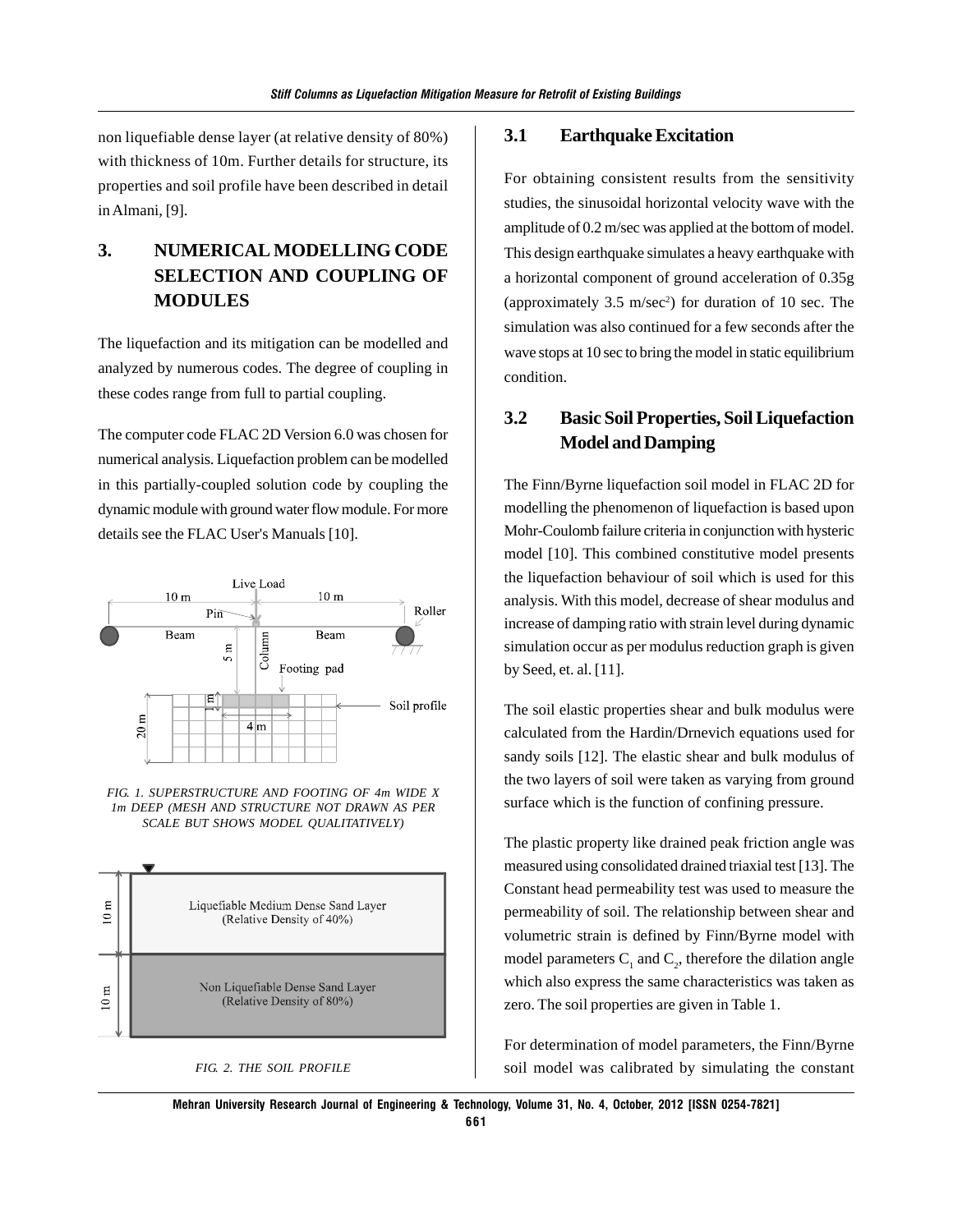volume cyclic simple shear tests in FLAC 2D as single element test as described in detail in Almani, [9]. Then trial and error was performed to get the best values of the soil model parameters  $C_1$  and  $C_2$  and the Hardin-Drnevich hysteretic damping strain constant  $(\Delta_{ref})$  as shown in Table 2 by matching FLAC 2D simulated single element simple shear test with laboratory simple shear test. These values were used as model parameters in the Finn/Byrne equation [8] as given in Equation (1):

$$
\Delta \varepsilon_{v} = C_1 \exp\left(\frac{C_2 \varepsilon_{y}}{\gamma}\right) \tag{1}
$$

In Equation (1),  $\Delta \varepsilon_{v}$  is volumetric strain increment in each cycle,  $\varepsilon$ <sub>v</sub> is the accumulated volumetric strain from previous cycle and  $\gamma$  is the shear strain for the cycle, C<sub>1</sub> and C<sub>2</sub> are soil model constants. Hardin-Drnevich hysteretic damping strain constant  $(\Delta_{ref})$  for the Hardin-Drnevich hysteretic dynamic damping model was taken as 0.05 for sand, as recommended in the FLAC 2D manual [10].

|                                                      | Soil Layers                    |                                 |  |
|------------------------------------------------------|--------------------------------|---------------------------------|--|
| Property                                             | Medium<br>Dense Layer          | Dense Layer                     |  |
| <b>Relative Density</b>                              | 40%                            | 80%                             |  |
| Unit Weight (KN/m <sup>3</sup> )                     | 18.80                          | 19.57                           |  |
| Porosity<br>(Void Ratio)                             | 0.47<br>(0.88)                 | 0.42<br>(0.72)                  |  |
| Permeability (m/sec)                                 | $2x10^{-7}$                    | $1x10^{-7}$                     |  |
| Peak Friction Angle (Degree)                         | 32                             | 48                              |  |
| Model Parameters for Pore<br>Pressure                | $C_i = 1.2;$<br>$C_{2} = 0.33$ | $C_1 = 0.43;$<br>$C_{2} = 3.75$ |  |
| Hardin-Drnevich Damping<br>Constant $(\Delta_{ref})$ | 0.05                           | 0.05                            |  |
| Water Bulk Modulus (kPa)                             | $5x10^5$                       | 5x10 <sup>5</sup>               |  |
| Water Tension (kN/m)                                 | $1 \times 10^2$                | $1 \times 10^2$                 |  |
| Water Density ( $kg/m3$ )                            | 1000                           | 1000                            |  |

**TABLE 1. PROPERTIES OF SOIL LAYERS**

#### **TABLE 2. MODEL PARAMETERS**

| Model      | Medium Dense | Dense      |
|------------|--------------|------------|
| Parameters | Sand Layer   | Sand Layer |
|            | 1.2.         | 0.43       |
|            | 0.33         | 3.75       |
| 're1       | 0.05         | 0.05       |

### **3.3 Ground Reinforcement**

The ground was reinforced with stiff jet grouted/deep mixing circular column rows of a relatively same small diameter of 0.6m (or 0.5x0.5m square columns with crosssectional area equal to circular columns). The length of columns was 11m from the base of footing (9m in surface liquefiable layer and 2m in underlying non liquefiable dense layer). These column rows are provided in different geometric arrangements. In one pattern as commonly used [14], continuously overlapping column rows are provided, as walls (parallel to the sides of the footing in one direction) and as a lattice (parallel to the sides of footing in both directions). In the other pattern, discrete rows of columns are provided (as used under the shopping centre site in Turkey described by Martin, et. al. [4]. The column jet grouted material (cemented sand) was represented with the Mohr-Coulomb soil model combined with Hardin-Drnevich hysteretic dynamic damping model during dynamic analysis. This is done to incorporate the reduction of shear modulus and increase of damping ratio with strain level. Higher initial shear modulus and lower damping ratio of cemented jet grouted sand was taken than uncemented sand. The variation pattern of shear modulus and damping ratio was taken as the same in both sands because it in narrow band as found in cyclic tests [15]. The input model parameters such as Elastic, Shear, and Bulk modulus; plastic properties such as cohesion and tensile strength were determined in the laboratory are shown in Table 3. As columns are located below the water table, they were saturated like the soil.

# **4. TOLERABLE MOVEMENT CRITERIA OF THE BUILDING STRUCTURE**

The settlements tolerable to the building structures in the event of earthquake given in building codes depend upon the type of building, nature of its components, functional

**Mehran University Research Journal of Engineering & Technology, Volume 31, No. 4, October, 2012 [ISSN 0254-7821]**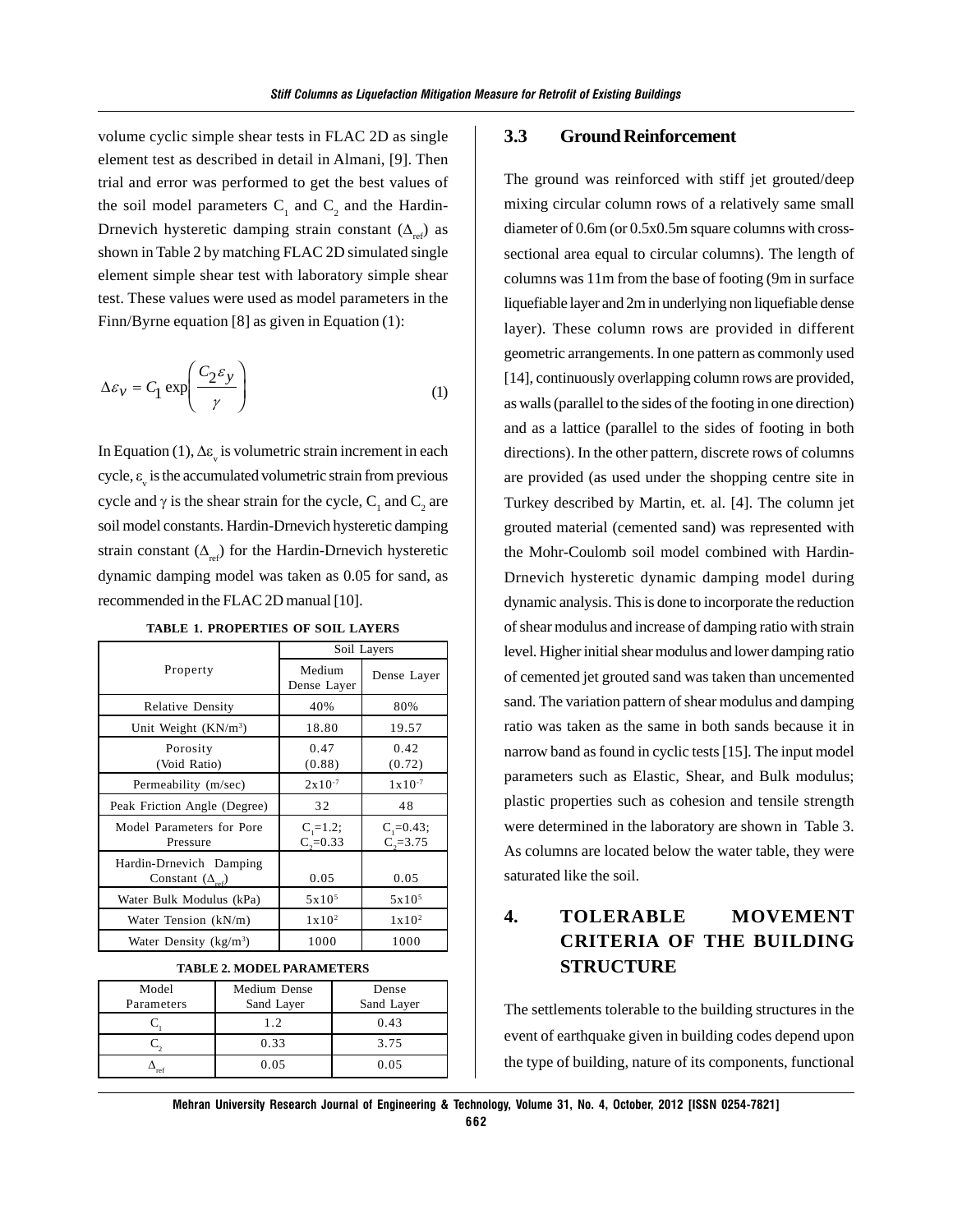use and dimensions. In view of this, settlement criteria with one specified limits is not recommended in building codes. For a typical case of building in this study, settlements for the structure were quantified in tolerable limits based on the recommendations given in literature.

- (i) Tolerable limits of 4cm recommended by Skempton and MacDonald [16]. These are the design limits for maximum settlements up to which building is in serviceable condition.
- (ii) Tolerable limits of 5cm recommended by European Committee for Standardization [17]. These are also the design limits for maximum settlements up to which the building is in service condition.
- (iii) Limits of 10cm at which the structure loss serviceability but may not collapse [18].

### **5. MODEL DEVELOPMENT**

For this study, the rectangular mesh with uniform zone size of 0.5x0.5m and the aspect ratio of one (1) was made as shown in Fig. 3.

The fixed lateral and bottom boundaries were applied during the static analysis whereas during dynamic analysis (earthquake loading), free field boundaries were

| TABLE 3. PROPERTIES OF JET GROUTED COLUMN |                 |  |
|-------------------------------------------|-----------------|--|
|                                           | <b>MATERIAL</b> |  |

| Properties                                                      | <b>Values</b>   |
|-----------------------------------------------------------------|-----------------|
| Saturated Unit Weight (KN/m <sup>3</sup> )                      | 19              |
| Shear Modulus, G(kPa)                                           | $2 \times 10^6$ |
| Bulk Modulus, K(kPa)                                            | $2.6x10^{6}$    |
| Unconfined Compressive Strength<br>at 28 Days Curing Time (kPa) | 4800            |
| Friction Angle (Degree)                                         |                 |
| Cohesion (kPa)                                                  | 2400            |
| Water Cement Ratio                                              | 1:1             |
| Tensile Strength (kPa)                                          | 480             |
| Permeability (m/sec)                                            | $1x10^{-8}$     |

applied at the two lateral boundaries of the model. The lateral boundaries were of the model were taken at far distance that the behaviour of the soil-structure system (stresses, strains and pore pressure) in the area of structure and surrounding soil is not influenced due effects of boundaries. In this case the model was made so wide that lateral boundaries are three times of the soil profile depth (60m to the each side of shallow footing centre).

In order to mimic hydraulic boundaries, the pore pressures for the top drainage boundary were set as zero (0) to simulate that drainage surface. The lateral and bottom boundaries of the model were taken as impervious. Further details for model development are explained in Almani, [9].

### **6. RESULTS AND DISCUSSION**

In this study, the isolated shallow strip footing of the structure was founded on the ground reinforced with rows of grouted columns around the footing pad in following geometric arrangements.

# **6.1 Ground Reinforcement Adjacent to Footing of Existing Buildings**

Structure  $60m$  $60m$ 199991999999999999999999 <del>11011111011111011111011111011111101111</del>0111110111 Footing Mesh zone size (0.5mx0.5m)  $20<sub>m</sub>$  $120m$ Horizontal velocity applied at bottom nodes fixed in vertical direction *FIG. 3. FINITE DIFFERENCE MESH USED FOR FLAC 2D NUMERICAL ANALYSIS*

In the first study, only one row of columns was provided adjacent to each side of the footing pad as shown Fig. 4.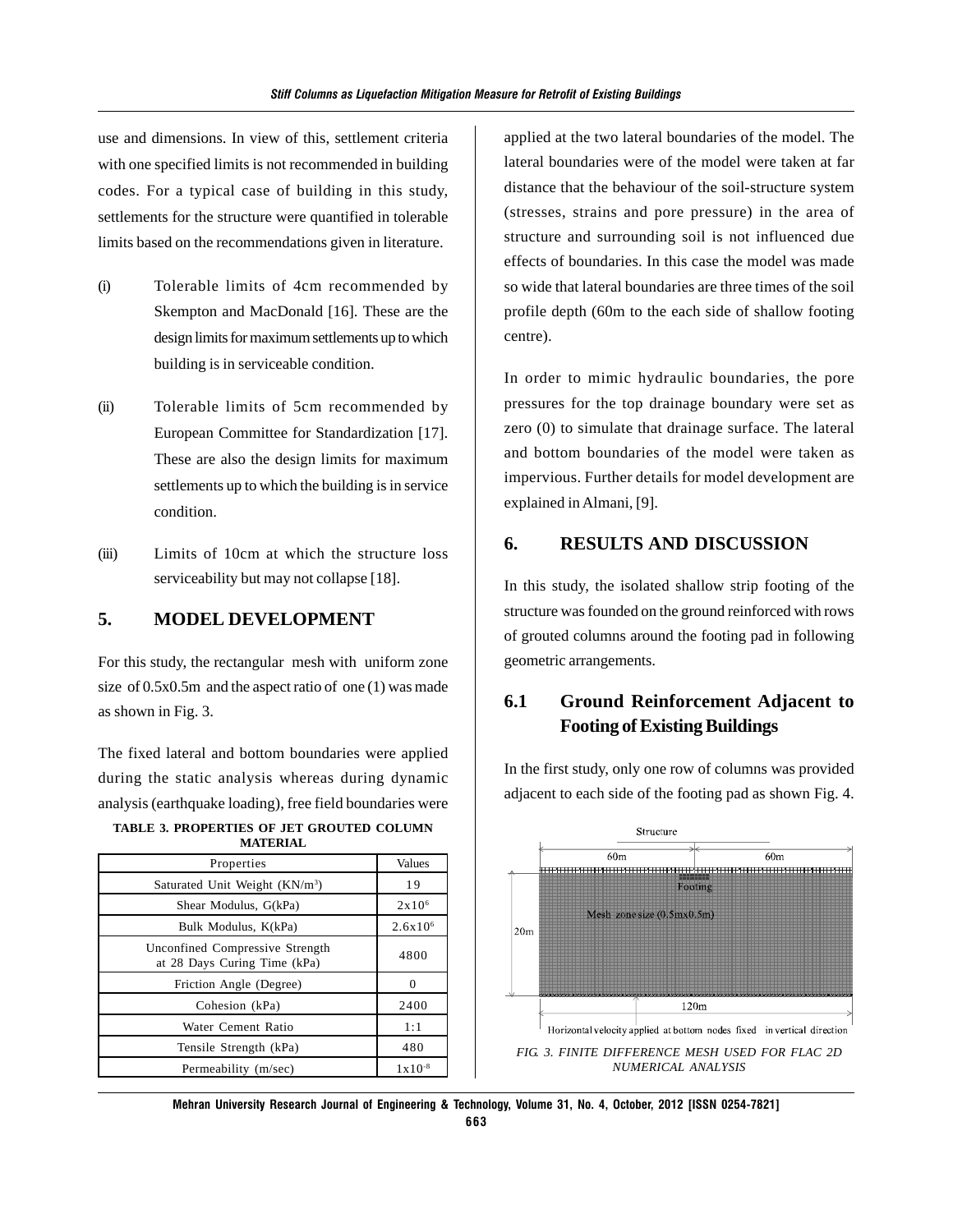The results show that the settlement at the centre of the footing pad, as shown in Fig. 5, is within the limits of 10cm as against 85cm in the benchmark (no reinforcement) case described in Almani, [9].

#### **6.2 Effect of Offset from Edge of Footing**

In this study, one row and three continuous column rows are provided at the offset distance of 0.5 and 1m from the each edge of the footing pad, as shown in Figs. 6-7.



*FIG. 4. ONE ROW OF COLUMNS ADJACENT TO PAD*



*FIG. 5. SETTLEMENT OF FOOTING VS. TIME FOR ONE ADJACENT ROW*



The treatment performance in this case was compared with the case when one and three continuous rows were provided just adjacent to each pad edge.

The previous results established that when the rows of columns are provided just adjacent to (at zero distance) the edge of the pad, the settlement was within the tolerable limits of 5cm with three continuous rows of columns. This settlement was within the limits of 10cm with one row of columns. The results of this study show that as the offset distance (of one row or three rows) from the edge of the footing increases to 0.5m or larger, the effectiveness of column rows to reduce the settlement decreases drastically. The settlement exceeds the limits of 10cm despite huge treatment of three continuous rows of columns even at a small offset distance of 0.5m from the edge of the footing. The settlement further increases to very large values when the offset distance of rows increases to 1m.

The failure state of the composite ground can be observed by drawing the contours of vertical displacement for the case when three continuous rows were provided at 0.5m from the footing edge, as shown in Fig. 8. This indicates that the footing and the wedge of soil beneath the footing forming a rigid block punches in shear in soft loose liquefied soil which displaces the soil beneath it downward into the narrow zone (without displacing the columns even at the small offset of 0.5m).



**Mehran University Research Journal of Engineering & Technology, Volume 31, No. 4, October, 2012 [ISSN 0254-7821] 664**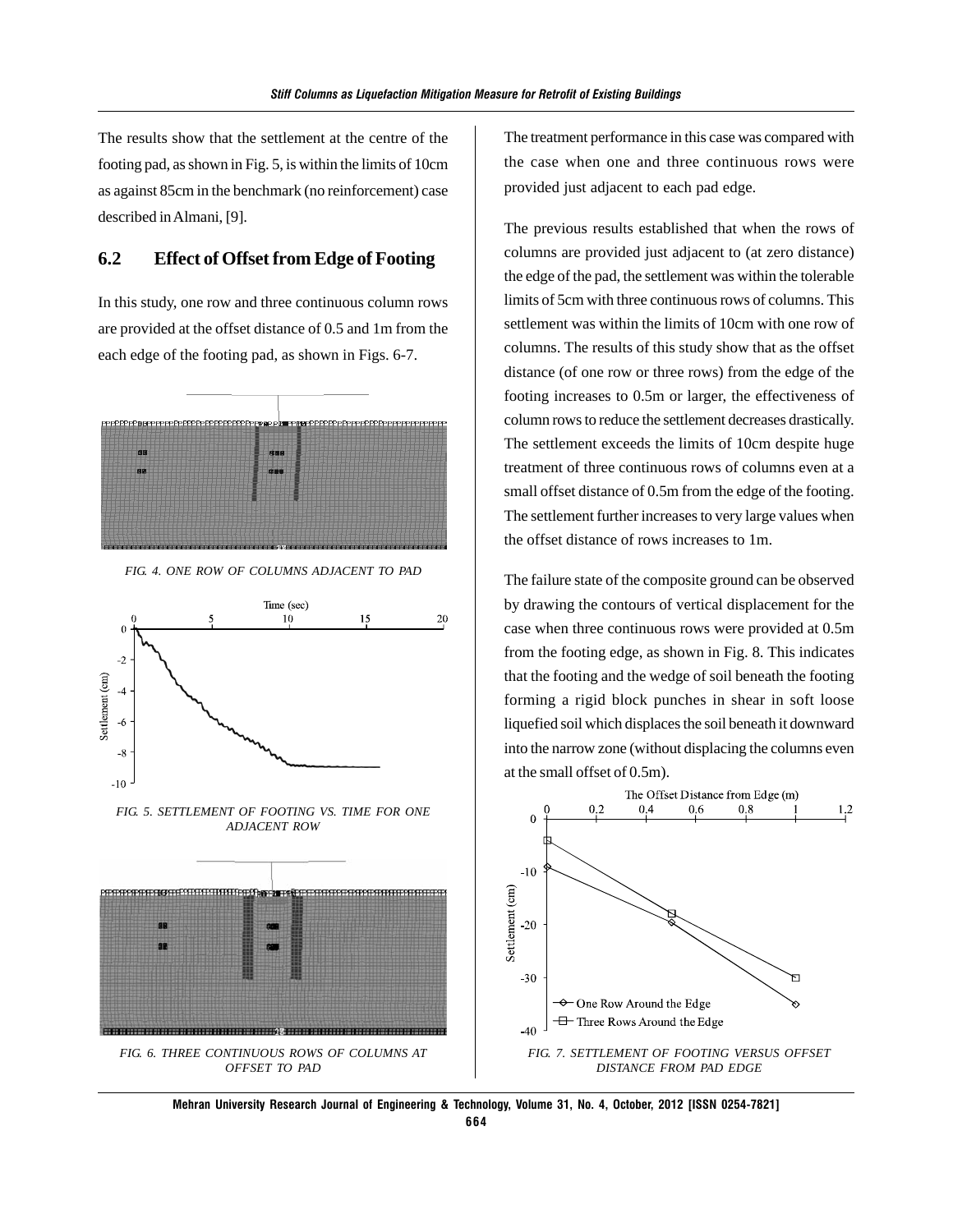### **6.3 Sensitivity Studies for Treatment Optimization**

In order to optimize the treatment, the number of continuous rows of jet grouted columns was varied (from one row to eight continuous rows) adjacent to each edge of the footing pad, as shown Fig. 9. Having achieved the effective geometric position of stiff columns for performance of reinforced ground under the structure, sensitivity studies were carried out for determining optimum treatment.

The results show that the settlement at the centre of the footing at the end of cyclic loading is within limits of 10cm when one row of columns is provided adjacent to each footing edge. The settlement decreases to the tolerable limits of 5cm when three continuous rows of columns (each column of 0.5m diameter) are provided adjacent to each footing edge. The settlement further decreases to the



tolerable limits of 4cm with further increase in the number of rows of columns to six adjacent to each edge of footing.

These results suggest that just one row of columns adjacent to each edge of pad is sufficient to reduce the settlement to 10cm limits. However, three continuous rows of columns adjacent to each edge of the footing pad is the optimum treatment for this specific case to reduce the settlements to meet the tolerable limits of 5cm, though the relative reduction in settlement is low with increase in treatment. For sensitive structures, six rows can be provided to improve further the settlements to meet tolerable limits of 4cm criteria.

The reason for larger settlements when one row of columns was provided adjacent to each edge of the pad can be found from the contours of vertical displacement, as drawn in Fig. 10.

The contours show that the stiff columns punch at their tip level into the underlying non liquefiable dense base layer when the bearing resistance of surface liquefiable layer to support the footing pad and frictional resistance along shaft of columns is lost as result of softening and liquefaction state of the soil. As a result, the soil at the tips of the columns is overstressed when all the load of the structure is transferred to that underlying non liquefied dense layer. Due to this overstress and the punching of columns at their tips into this underlying dense layer, the footing pad with the foundation soil beneath it displaces vertically downward in a block form.



*FIG. 10. VERTICAL DISPLACEMENT CONTOURS-ONE ROW ADJACENT TO EACH EDGE OF PAD*

**Mehran University Research Journal of Engineering & Technology, Volume 31, No. 4, October, 2012 [ISSN 0254-7821] 665**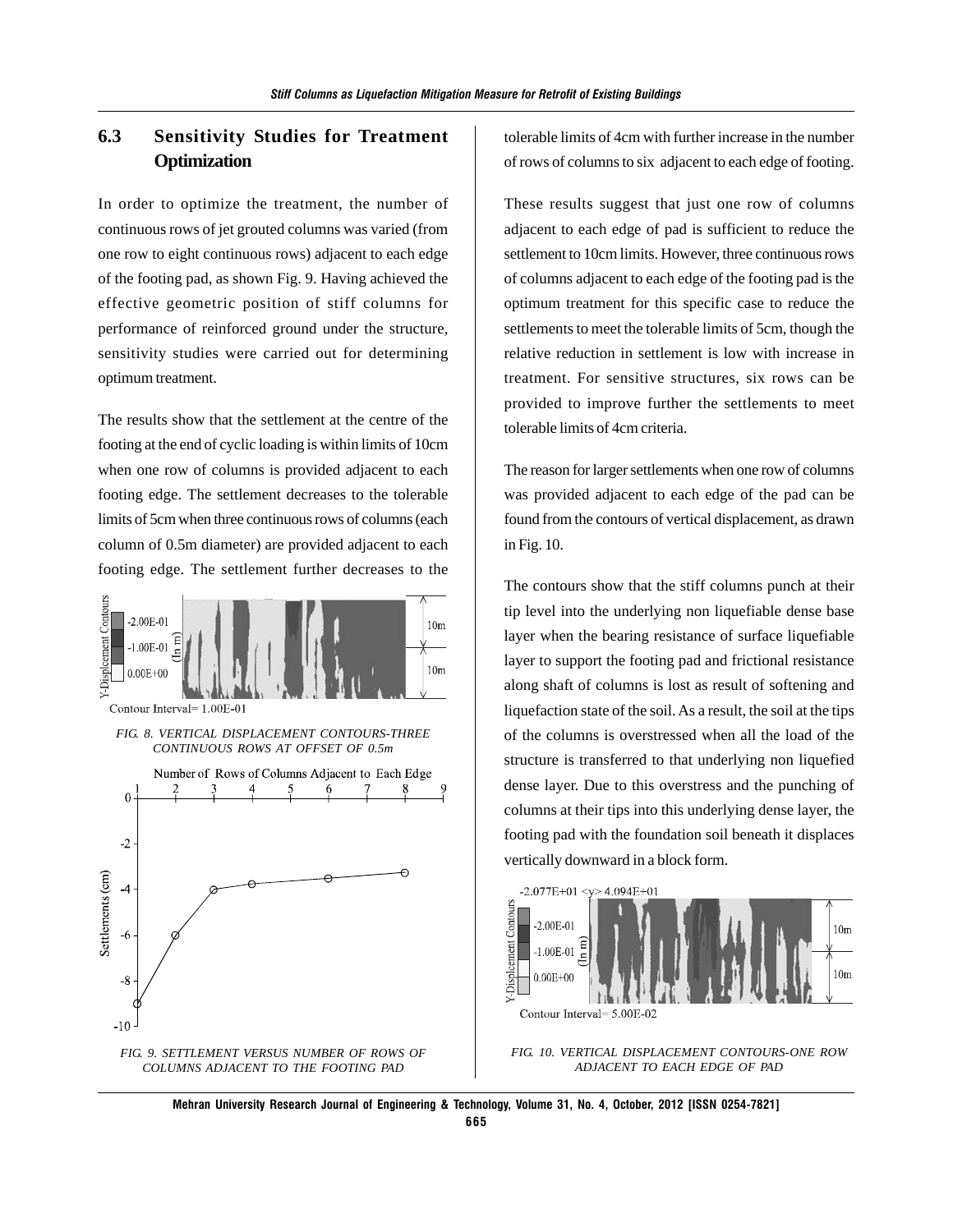The plasticity state of columns, for this case presented in Fig. 11, show that the columns are at a yield (failure) state in tension due to bending caused by the eccentric vertical of structure and the lateral loads from encapsulated soft soil when the surface liquefiable layer is in the liquefied state.

The above results reveal that due to both reasons (the punching of columns in the bottom dense layer and their yielding in tension) the settlements are relatively large with one row. This requires that more continuous rows be provided to the increase x-sectional area of treatment to reduce compressive stresses at the tips and tensile stresses along the shaft due to bending.

### **6.4 Effect of Multiple Footings**

The structures are supported on multiple numbers of footings rather than on one footing. In order to investigate the effect of a multiple number of footings on treatment performance, three footing pads of the same size (4m width and 1m thickness), with one carrying the load of the central interior column and the other two of exterior columns, were modelled and analyzed for existing buildings as shown in Fig. 12.The footing pads were reinforced with three rows (optimum number of rows) each edge of pad.

The results for A Type geometry as presented in Figs. 13- 14, show that the settlements at the centre of all (central





interior and the exterior) footings and the differential settlements of the left and right exterior relative to the central interior footing are within the tolerable limits of 5cm.

The above results suggest that the settlements in the case of a multiple number of footings are in the same tolerable limits as in the case of a single isolated footing. On the basis of these results, single footing was taken for design.

#### **7. CONCLUSIONS**

The following conclusions can be drawn from the above studies:

(i) The settlement of shallow foundations of buildings can be reduced by providing the number of continuous rows of vertical columns adjacent to each side of the footing of existing buildings.





*FIG. 14. SETTLEMENT OF CENTRAL (INTERIOR) FOOTING VERSUS TIME*

**Mehran University Research Journal of Engineering & Technology, Volume 31, No. 4, October, 2012 [ISSN 0254-7821]**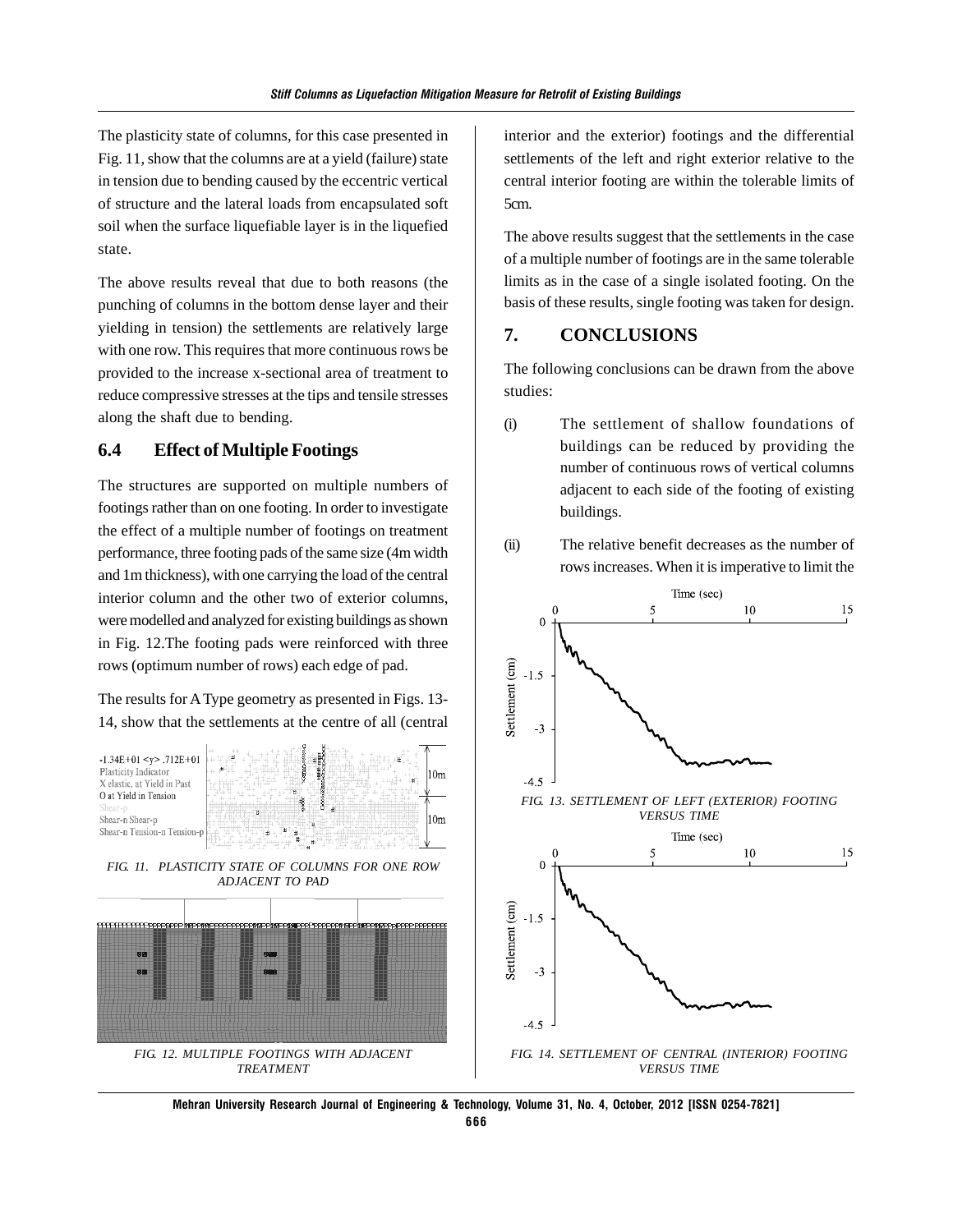settlements to tolerable limits, three continuous rows of columns (0.5m diameter) adjacent to each edge of the footing pad can be provided for this case as optimum treatment to bring the settlements to tolerable limits of buildings.

- (iii) The jet grouted column rows provided at even small offset distance around the footing pad are not effective to improve the settlements to the tolerable limits due to punching of the footing in monotonic shear in the soft liquefied soil in the narrow zone around it. Therefore, continuous rows should be provided adjacent to footing pad of existing buildings.
- (iv) Providing the number discrete columns rows around the footing in whole building area at certain spacing to reduce the pore pressures, liquefaction and liquefaction-induced settlements is not effective geometry.
- (v) The settlements by analysing multiple number of footings with adjacent treatment is of same order as with single footing. Therefore, the value of settlement for single footing can be taken for design of adjacent treatment for building shallow footings.

### **ACKNOWLEDGEMENTS**

The research presented in this paper was carried out as part of Ph.D. (First Author) studies at University of Nottingham, UK. The authors wish to acknowledge the support received from University of Nottingham, and Mehran University of Engineering & Technology Jamshoro, Pakistan. In addition, the authors wish to acknowledge the excellent technical support received from the staff of the Nottingham Centre for Geomechanics, UK.

### **REFERENCES**

[1] Kishida, H., "Damage to Reinforced Concrete Buildings in Niigata City with Special Reference to Foundation Engineering", Soils and Foundations, Volume 6, No. 1, pp. 71-88, Japan, 1966.

- [2] Ohsaki, Y., "Niigata Earthquake, Building Damage and Soil Condition", Soils and Foundations, Volume 3, No. 2, pp. 14-37, Japan, 1964.
- [3] Seed, H.B., and Idriss, I.M., ''Analysis of Soil Liquefaction, Niigata Earthquake'', Journal of Soil Mechanics and Foundation Engineering Division, ASCE, Volume 93, No. 3, pp. 83-108, USA, 1967.
- [4] Martin, J.R., Olgun, C.G., Mitchell, J.K., and Durgunoglu, H.T., "High Modulus Columns for Liquefaction Mitigation", Journal of Geotechnical and Geoenvironmental Engineering, ASCE, Volume 130, No. 6, pp. 561-571, USA, 2004.
- [5] Mitrani, H., and Madabhushi, S.P.G., "Centrifuge Modelling of Inclined Micro-Piles for Liquefaction Remediation for Existing Buildings", Geomechanics and Geo Engineering: An International Journal, Volume 3, No. 4, pp. 245-256, UK, 2008.
- [6] Coelho, P.A.L.F., Haigh, S.K., and Madabhushi, S.P.G., "Post-Earthquake Behaviour of Footings Employing Densification to Mitigate Liquefaction", Ground Improvement, Volume 1, No. 1, pp. 45-53, UK, 2007.
- [7] Mitrani, H., and Madabhushi, "Cementation Liquefaction Remediation for Existing Buildings", Ground Improvement, Volume 163, No. G12, pp. 81-94, UK, 2010.
- [8] Adalier, K., Elgamal, A., Meneses, J., and Baez, J.I., "Stone Columns as a Liquefaction Countermeasure in Non-Plastic Silty Soils", Journal of Soil Dynamics and Earthquake Engineering, Volume 23, pp. 571-584, USA, 2003.
- [9] Almani, Z.A., "The Influence of Ground Reinforcement on Earthquake-Induced Liquefaction Resistance of Foundations", Ph.D. Thesis, University of Nottingham, UK, 2011.
- [10] Itasca Consulting Group, Inc., "Itasca FLAC2D V6.0/ FLAC3D V3.1: Fast Lagrangian Analysis of Continua", User Manuals, Minneapolis, USA, 2009.
- [11] Seed, H.B., and Idriss, I.M., "Soil Moduli and Damping Factors for Dynamic Response Analyses", Report EERC 70-10, Earthquake Engineering Research Centre, University of California, Berkeley, CA, USA, 1970.